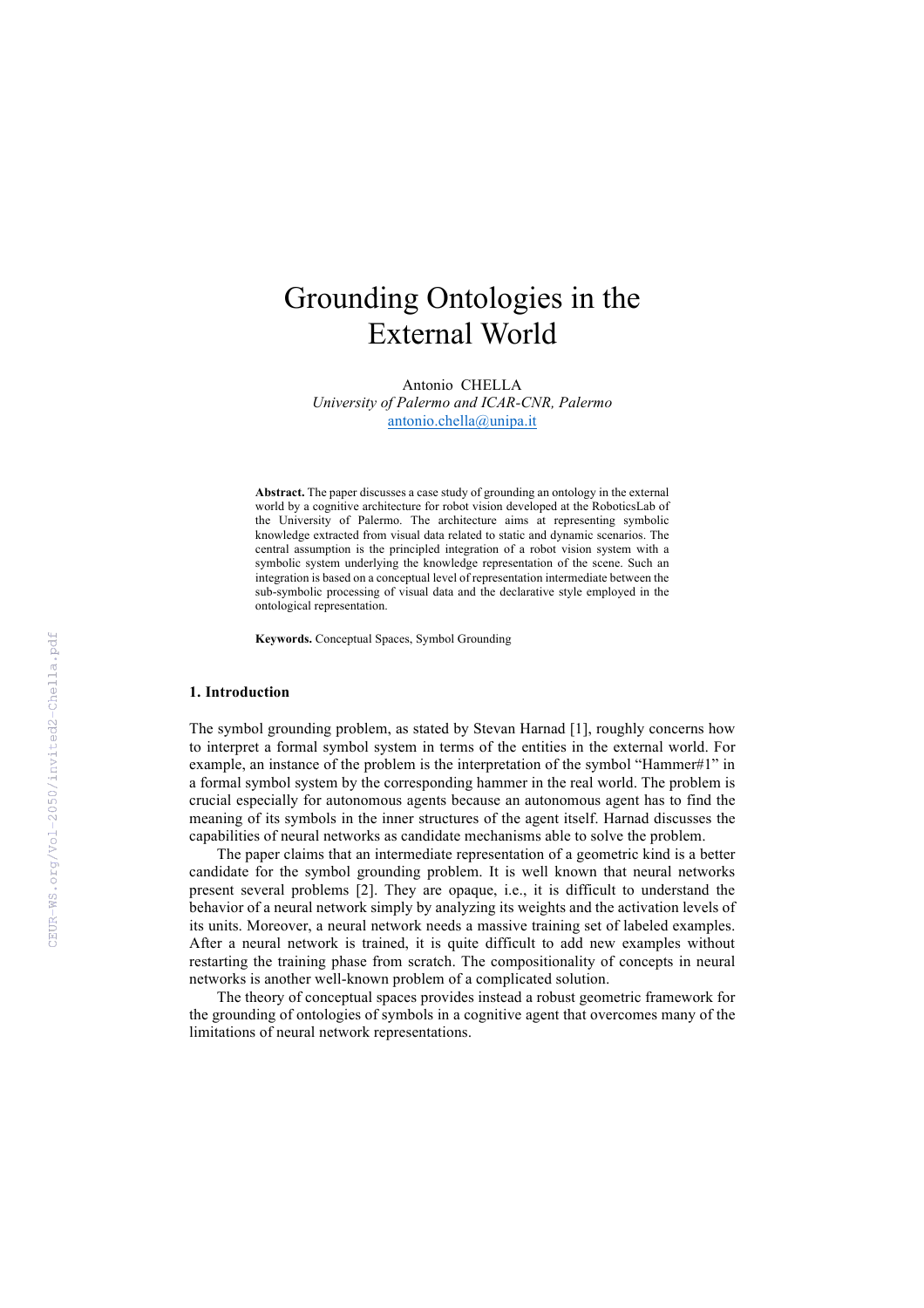## **2. Conceptual Spaces**

A conceptual space (CS) is a metric space in which entities are characterized by some quality dimensions [3]. Examples of such aspects could be color, pitch, volume, spatial coordinates, and so on. Some dimensions are closely related to the sensorial inputs of the system; others may be characterized in more abstract terms. The dimensions of a conceptual space represent qualities of the external environment independently from any linguistic formalism or description. In this sense, a conceptual space comes before any symbolic characterization of cognitive entities.

An important aspect of the theory of conceptual spaces is the definition of a metric function in CS. In brief, the distance between two points of a CS computed according to such a metric function corresponds to a measure of the similarity between the entities corresponding to the points.

Another pillar of CS theory is the role of convex sets of points in the conceptualization. According to psychological literature (see, e.g., [4]), the so-called natural categories represent the most informative level of categorization in taxonomies of real-world entities. They are the most differentiated from one another and constitute the preferred level for reference. Also, they are the first to be learned by children, and categorization at their level is usually faster. The theory of conceptual spaces assumes the so-called Criterion P, according to which natural categories correspond to convex sets in some suitable CS. As a consequence, *betweenness* is significant for natural categories, in that for every pair of points belonging to a convex set (and therefore sharing some features), all the points between them also belong to the set itself, and share in their turn the same features.

Conceptual spaces, as discussed in detail in [2], are more transparent than neural networks; they can be built even by a small set of examples; they are more suitable for incremental learning; the problem of compositionality may be taken into account more quickly and naturally. See [5] for up to date discussion on the relationships between conceptual spaces and structures in the brain.

## **3. A Cognitive Architecture**

Based on these ideas, a cognitive architecture for robot vision has been developed at the RoboticsLab of the University of Palermo.

## *3.1. The three areas*

The design is subdivided into three main areas: the *subconceptual*, the *conceptual* and the *linguistic* areas. The *subconceptual* area is related to the processing of data coming from the sensors. Here, information is not yet organized concerning conceptual structures and categories. Instead, in the *linguistic* area, representation and processing are based on a logic-oriented formalism based on description logic [6]. In this area, ontologies may be suitably represented.

The *conceptual* area is based on the theory of conceptual spaces previously outlined. It is an intermediate level of representation between the sub-conceptual and the linguistic areas. Here, data is organized in conceptual structures that are independent of symbolic description. The symbolic ontology of the linguistic area is then interpreted on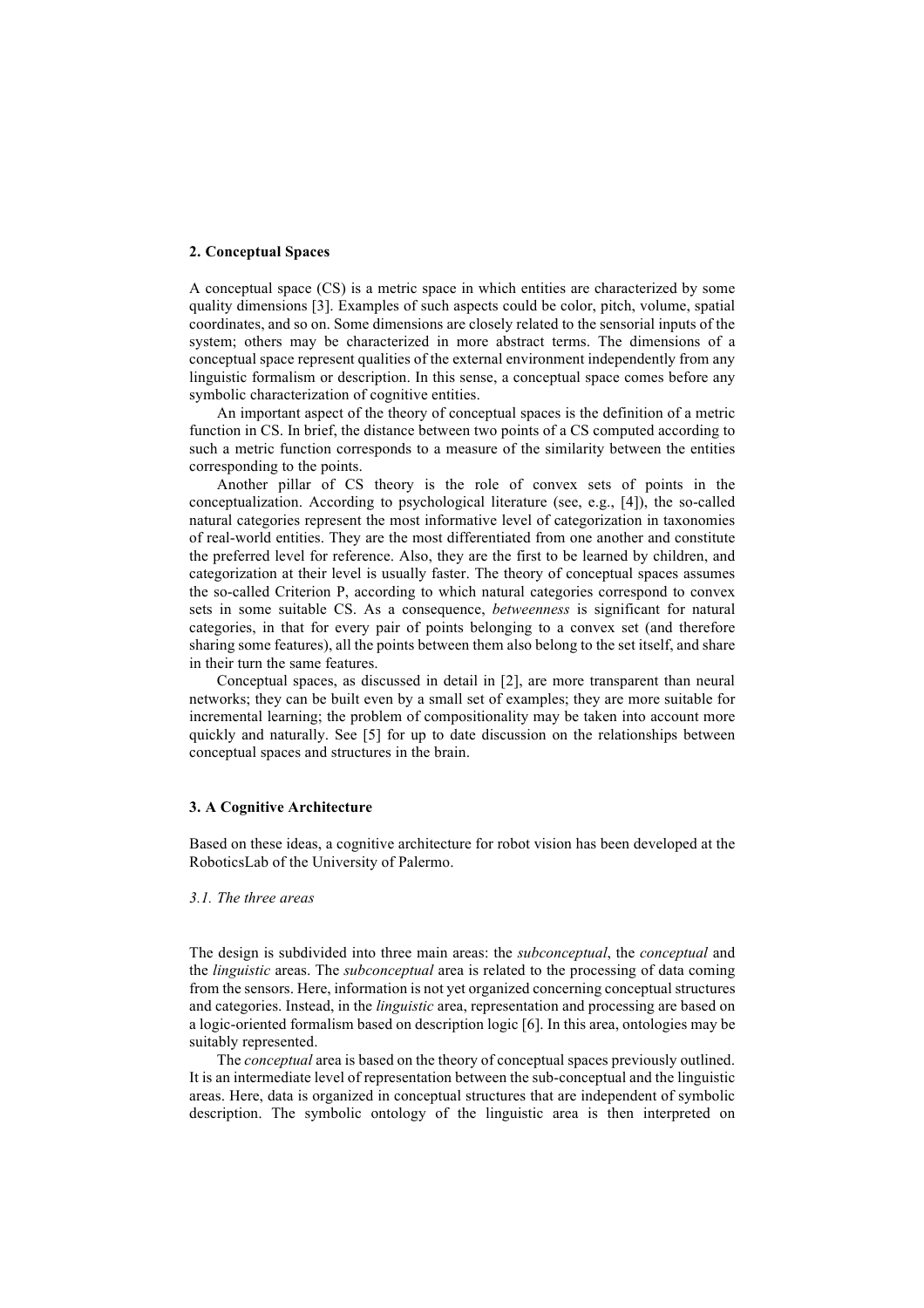aggregations of these structures. The conceptual space acts as a workspace in which lowlevel and high-level processes access and exchange information from bottom to top and from top to bottom.

The three areas of the architecture are parallel computational components working together on different commitments. There is no privileged direction in the flow of information among them: some computations are strictly bottom-up, with data flowing from the subconceptual up to the linguistic through the conceptual area; other calculations combine top-down with bottom-up processing.

#### *3.2. The case of static scenes*

In the case of grounding ontologies related to static scenes [7], we take into account a suitable conceptual space where each point corresponds to a geometric entity. Then, "natural" concepts such as boxes, cylinders, spheres, correspond to convex sets of points in the considered conceptual space. A symbol like "Box#1" thus corresponds to an item in the CS belonging to the convex set of boxes.

Composite objects cannot be described by single points in this CS. To represent these objects, we naturally assume that they correspond to sets of points in CS. For example, a chair can be easily described as the set of its constituents, i.e., its legs, its seat and so on. Analogously, a hammer may be considered as composed of two geometric entities: its handle and its head. So, a generic composite object is described as the set of points corresponding to its components.

The concept of hammer thus is described in CS as a set of pairs, each of them is made up of the two elements of a real hammer, i.e., its handle and its head. Let us suppose for simplicity that the hammer handle is typically a cylinder, while the hammerhead is usually a box. Then, the handle of the hammer will be grounded in the CS on the subset of the set of points corresponding to the concept of the cylinder, while the head of the hammer will be grounded on the suitable subset of points corresponding to the concept of the box.

Thus, the symbol "Hammer#1," corresponding to a specific instance of a hammer, will correspond to a specific pair of points in the conceptual space: one point of the pair will belong to the proper subset of cylinders while the other point will belong to the subset of boxes. In turn, these points are linked to the corresponding entities in the external world thanks to the subconceptual area that processes the data coming from the sensors of the system.

## *3.3. The focus of attention*

To identify in the CS the set of components of a composite object as the hammer that is described at the symbolic level, we define a *focus of attention* mechanism acting as a light spot that sequentially scans the conceptual space.

In the beginning, the focus of attention explores a zone in the conceptual space where a point is expected that matches one of the components of the composite object, for example, the point corresponding to the hammer handle. If this expectation is satisfied, then the focus of attention searches for a second component of the composite object (e.g., a second point corresponding to the hammerhead, with suitable shape and appropriate spatial arrangement). This process is iterated until all such expectations are satisfied, and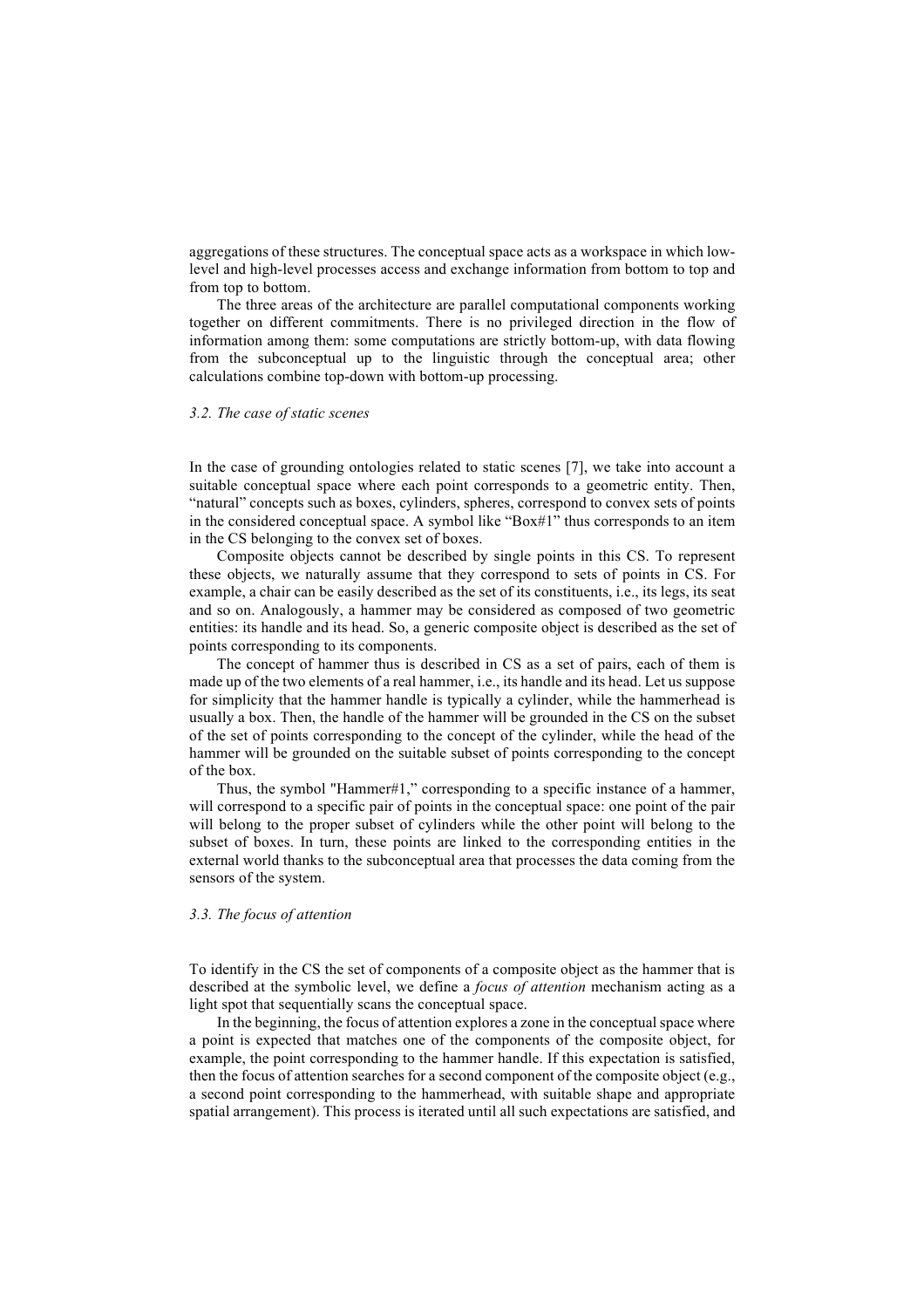therefore there is enough evidence to assert that a composite object as the hammer is present in the scene.

The focus of attention is controlled by two different modalities, namely the *linguistic* modality and the *associative* modality. According to the linguistic modality, the focus of attention is driven by the symbolic knowledge explicitly stored in the ontology in the linguistic area.

For example, let us suppose that the system stored in its ontology the description of the hammer as composed by a head and by a handle. When the system recognizes a point in CS as a possible part of a hammer (e.g., as its handle), it generates the hypothesis that a hammer is present in the scene, and therefore it searches the CS for the lacking parts (in this case, the hammer's head).

When different types of objects have similar parts (e.g., similar handles), various competing hypotheses are generated, the most plausible of which wins on the others, and is accepted by the system.

According to the associative modality, the focus of attention is driven by an associative mechanism based on learned expectations. Let us suppose that the system has experienced several scenes where a hammer is present along with a nail. As a consequence, the system determines to associate hammers and boxes; when a hammer is present in the scene, it expects to find a nail in the surroundings.

A natural way to implement the focus of attention as it has been described before is to employ an associative memory. A mechanism based on a suitable associative neural network that implements both the linguistic and the associative modalities of the focus of attention is discussed in [7].

The ideas previously summarized for the analysis of static scene are generalized to ground ontologies related to dynamic scenes analysis [8], robot actions [9], robot selfrecognition [10], robot self-consciousness [11], and recently to model ontologies related with music perception [12].

# **4. Conclusions**

Conceptual spaces offer a robust theoretical framework for the development of a conceptual semantics for symbolic ontologies that can account for the grounding of symbols in the data coming from robot vision. In this sense, conceptual spaces could give a relevant contribution to a better integration of robot vision and ontology-based AI techniques in the design of autonomous agents.

### **Acknowledgement**

The author would like to thank Salvatore Gaglio, Marcello Frixione, Antonio Lieto, Peter Gärdenfors, Christian Balkenius, Roberto Pirrone, Haris Dindo, Irene Macaluso, Ignazio Infantino, Valeria Seidita, Geraint Wiggins, Nicola Guarino, Stefano Borgo, among others, for discussions about the topics of the paper.